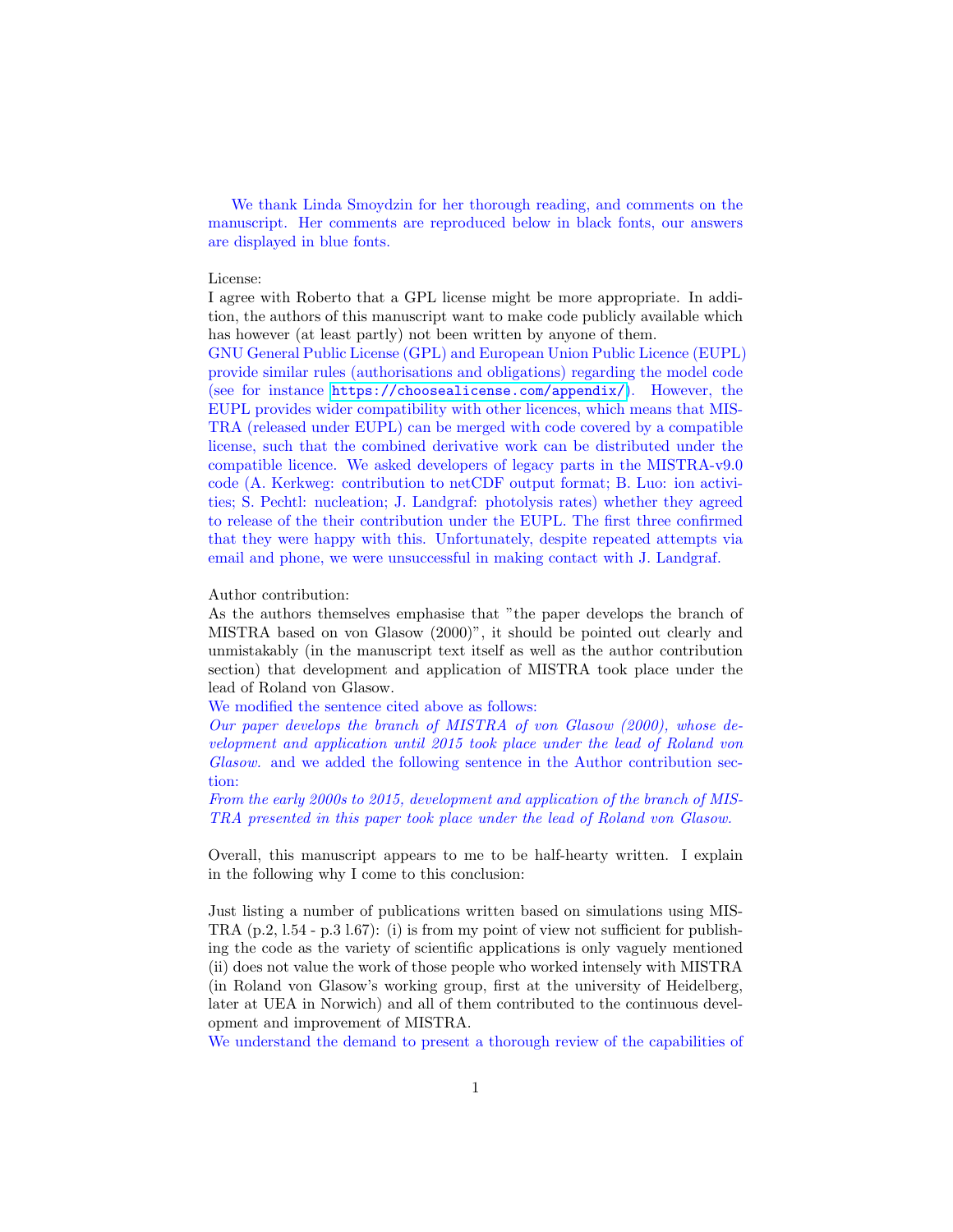MISTRA based on previous applications, and this is what we intended to do, not only by listing all publications based on MISTRA simulations, but also by providing detailed examples of use in a variety of situations (see section 4 of the paper). Since the principal objective of this paper is to present the updated version of MISTRA-v9.0, we believe this presentation is fully suited. Conversely, with over 25 papers published with MISTRA, a more extensive summary of the conclusions of each study would be beyond the scope of our work. Yet, we expanded the conclusion of the paper to give a summary of the model uses and potential.

My own work is cited wrongly (p.3, l.63): One of my publications with Roland deals with organic surface coatings on sea salt aerosols (this is not mentioned at all) but in the manuscript both citations (Smoydzin and von Glasow, 2007 and 2009) refer to chemistry over the Dead Sea. In addition, I did not implement an "ocean model" into MISTRA; I wrote a code making it possible to calculate chemistry in a liquid medium (i.e. the Dead Sea) and to calculate air-sea exchange of gas phase species explicitly!

Thanks you for pointing this out. We have revised the text in the manuscript. The sentences now reads:

MISTRA was used to investigate the influence of organic coating at the surface of sea salt particles over boundary layer chemistry, and especially on bromine and chlorine chemistry in the aqueous phase (Smoydzin and von Glasow, 2007). and:

MISTRA was also used to simulate the boundary layer chemistry over the Dead Sea after implementing a calculation of chemistry in this specific liquid medium and an explicit calculation of sea-air gas exchanges (Smoydzin and von Glasow, 2009).

Calling Susanne Pechtl's work "an improvement of iodine chemistry" (p.7, l. 167) is - politely spoken - an understatement.

She developed a completely new aqueous phase iodine chemistry mechanism coupled to the gas phase (and the existing chemistry scheme) which was unique and new in atmospheric chemistry research - and which is an essential and outstanding part of MISTRA. In addition, she was the first who investigated the nucleation potential of iodine species and wrote this part of the code in MIS-TRA which the authors now want to make public.

We agree that the work by Susanne Pechtl is an outstanding part of MISTRA. Please note that her work is also described earlier in the manuscript as follows (p.2-3, l.55-56): "A major improvement was the introduction of a module for aerosol nucleation [...]".

We revised text to emphasise the importance and novelty of the work. It now reads: A major development was the introduction of a module for aerosol nucleation which significantly improved the iodine chemistry (Pechtl et al., 2006, 2007).

After the comment of R2, we also added a subsection  $(2.3.7)$  to give an overview of the nucleation module.

Regarding the open-source release of the nucleation code, we contacted Susanne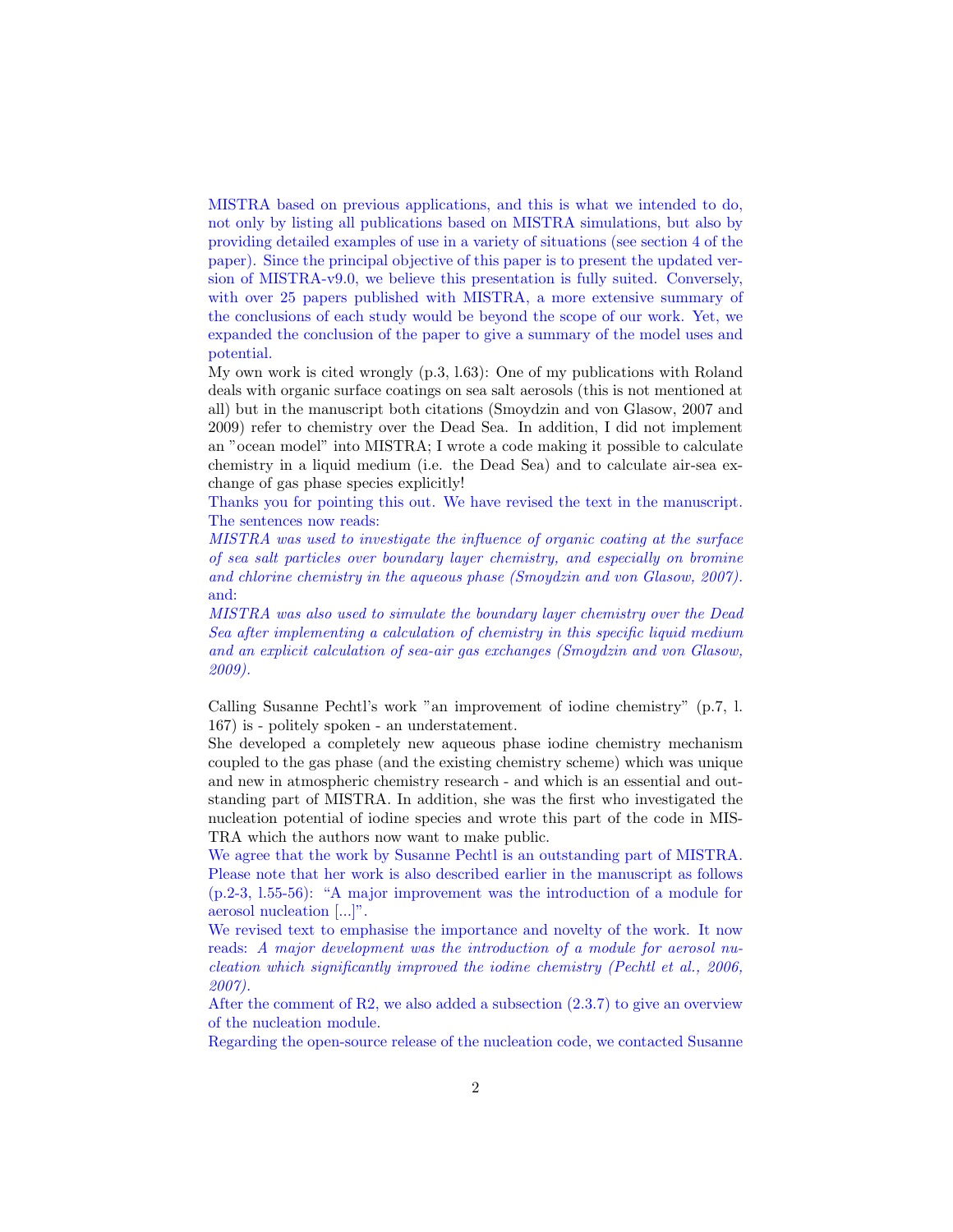Pechtl and she agreed for this.

Roberto Sommariva wrote a comment himself. He added a substantial part of code to MISTRA and must be offered co-authorship of the manuscript. As stated in the manuscript, Roberto Sommariva updated the gas phase mechanism in MISTRA. This update of the chemical mechanism was published in Sommariva and von Glasow (2012). This work is already public since the tables of reactions and rate constants are provided in the appendix of [Sommariva](#page-3-0) [and von Glasow](#page-3-0) [\(2012\)](#page-3-0). We therefore feel citation is an appropriate recognition of that work. We contacted Roberto Sommariva to clarify if he wrote any unattributed part of the code but have to date received no response.

Matthias Piot significantly changed the MISTRA code to apply the model at Arctic conditions. This part of the model development deserves from my point of view more credit than just a citation without any further explanation of this work (neither a co-authorship).

The developments implemented by Matthias Piot in MISTRA are not part of MISTRA-v9.0. Similarly, Linda Smoydzin's developments related to the Dead Sea special case are not part of MISTRA-v9.0. Both their contributions were indeed kept separated in special versions of MISTRA (see the changelog in the model manual).

I am sure, a careful review of the work done by Roland and his co-workers would reveal other code contributors.

In our work, we paid great attention and significant efforts to document the code. We added headers in most (if not all) routines including the author name each time we could get this information. Following this review, we also added a CREDITS file in the Github repository, listing all co-authors of published papers.

A few comments following the review by Rolf Sander:

Rolf suggests to call MISTRA a "tropospheric model" instead of "atmospheric model". Though, this expression is even more wrong. MISTRA (the 1d column version) is a model of the atmospheric boundary layer. It cannot be used for studying chemistry in a column reaching from the surface into the free troposphere or even up to the tropopause as the upper boundary conditions are not suitable for such an application (from a physical/numerical point of view). We agree that "tropospheric" would not be suited.

After R2 and Rolf Sander's comments, we revised the title to: "A description of the first open source community release of MISTRA-v9.0: a 0D/1D atmospheric boundary layer chemistry model".

This fact answers also one of his questions:"... does it mean that there are not aerosols above clouds?" If (boundary layer!) clouds are simulated, they usually reach to the top of the boundary layer, thus to the top/upper boundary of the column model.